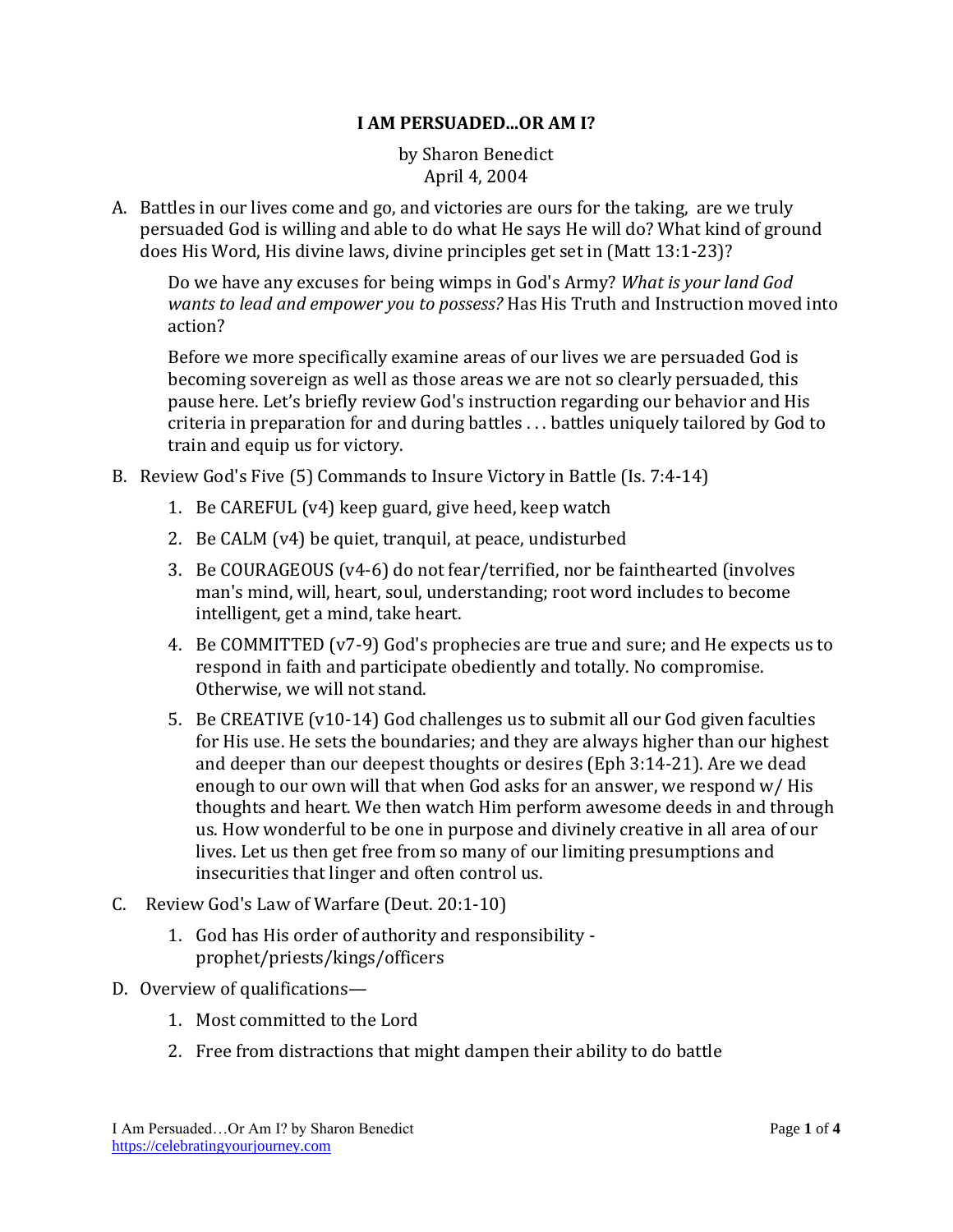- E. Four (4) Exemptions from enlistment (to keep morale high and for humane reasons) they were neither fit nor ready for battle; they needed to return so no one else would take what God had given to manage and care for)
	- 1. (v5) built a new house and not dedicated it; nor begun to use it
	- 2. (v6) planted a vineyard and not begun to enjoy it
	- 3. (v7) engaged to be married and needed to complete his vows
	- 4. (v8) those who were fearful or fainthearted (to help them from defecting in battle and affecting the morale of others)
- F. Four (4) Qualifications for battle
	- 1. a totally dedicated life to God
	- 2. filled with the fruit of the Spirit/Christ-like character producing power with purity
	- 3. committed to fulfilling all responsibilities with God, self, family, others
	- 4. filled with faith and courage
- G. Purpose of the war was not only to stop wickedness but also to provide God's people with their promised inheritance, a land in which to live a stable and peaceable life—
	- 1. building homes
	- 2. planting crops
	- 3. raising families under God's Rule
- H. Since God was fighting for His people (v4), it was imperative that the people be ready and free to go into the battle without unfinished business at home hanging over them. God knew they could not function victoriously otherwise. God's order never leaves things incomplete or undone.
- I. God's Walk always matches His Talk. He requires no less from us. Words and Deeds/Action always go together. He performs His Will through the sovereign agency of our human will, our freedom of choice to respond and submit to God's Sovereign activity in our lives. Are we persuaded to submit our will to the cross and die so resurrection life empowers us to walk our talk?
- J. Again, are we persuaded?
	- 1. In what areas are we persuaded?
	- 2. In what areas are we not?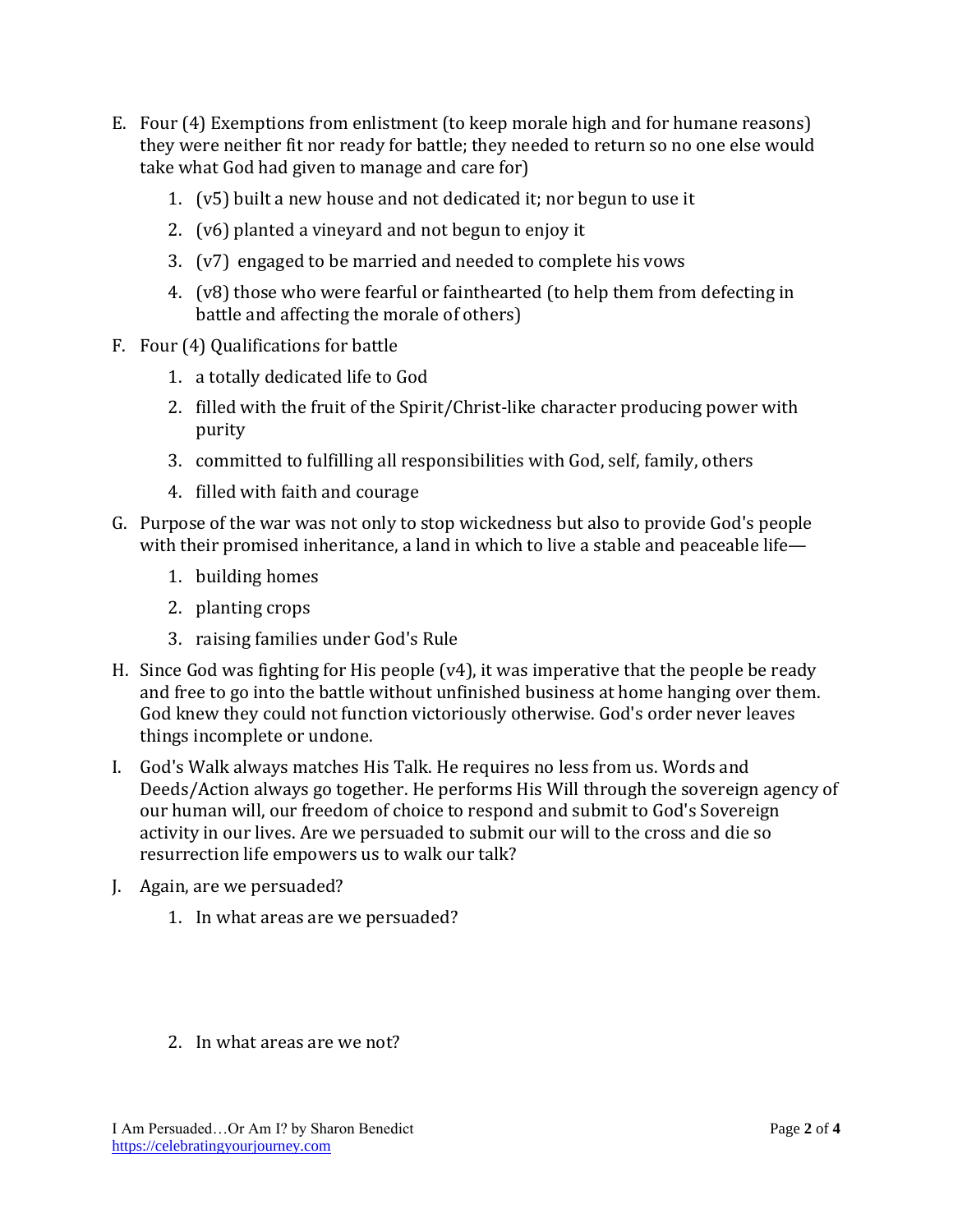THE WORD PERSUADE(D) has certain meanings in the Hebrew and Greek. The following definitions are most commonly used:

Hebrew - "pathah" (usually used positively) to be or make spacious, be open, be wide, be open-minded, to be persuaded

"cuwth" (usually used negatively and not as common) incite, allure, entice; root word from "shayith" - thorn bushes, and "shiyth" - to put, set, set mind to

Greek - "peitho" (most commonly used) persuade, trust, obey, have confidence, to induce one by words to believe, to make friends of, gain one's good will

"plerophoreo" (less commonly used) be fully persuaded, make full proof of, to carry through to the end, to make one certain; root words "pleres" – thoroughly permeated with, complete, lacking nothing and "phoreo" - to bear constantly, wear: of clothing, garments, armor

Consider the following statements and write down those areas of your life where you have experienced God's certainty, empowerment and confidence; and are fully persuaded God is willing and able to perform His will in your life.

Search your heart; be practical and specific. Write down any specific areas you are not clearly persuaded and desire God's Sovereign intervention. Each scripture verse you read is an example of either being persuaded by God or by man and the resulting consequences. These are only a few areas of transformation as God works out His Will in your lifetime. Please feel free to add any personal insights or areas not noted at the end of the handout.

- 1. I have no need to control the wills of other people. The consequences can be very serious (Judges 19:7, 1 Kings 13:11-19\*\*, Matt 18:6-7)
- 2. I have learned Patience and Forbearance have their rewards. (Prov. 25:15\*\* Amp, Gal. 5:22-26, James 1:4\*\*)
- 3. I have grown in ability to be a verbal and knowledgeable witness to my family, friends and community. (Acts 18:4\*\*, John 14:12/v9-21, John 15:26-27)
- 4. I have come to know the promises and power of God are certain. He does what He promises. (Rom 4:21\*\*, 2 Cor 7:1, Heb 6:13-20, Heb 10:22-24\*\*)